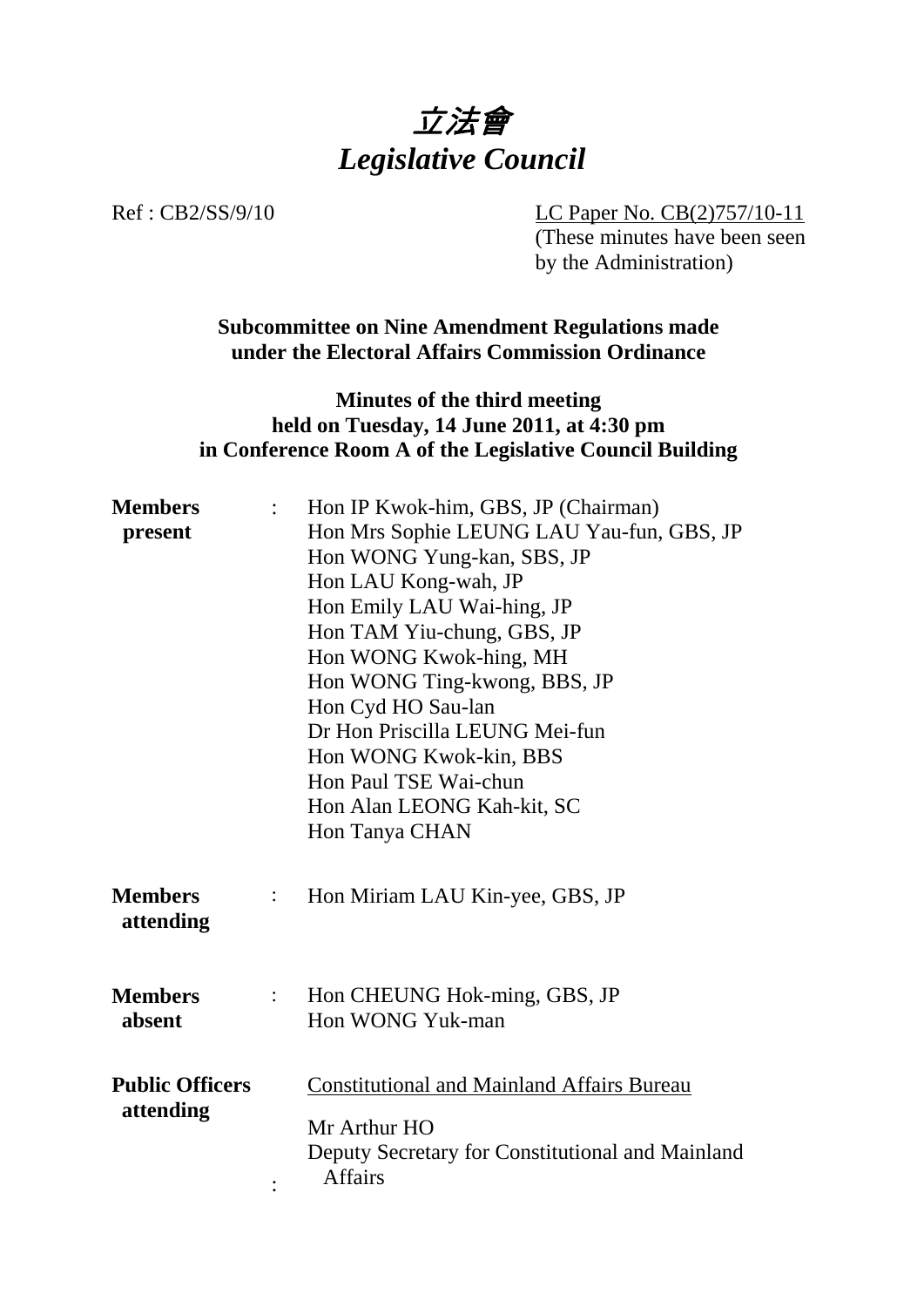|                               |                                    | Mr Freely CHENG Kei<br>Principal Assistant Secretary for Constitutional and<br><b>Mainland Affairs</b><br>Mr Thomas WU Kui-wah<br><b>Assistant Secretary for Constitutional and Mainland</b><br><b>Affairs</b> |
|-------------------------------|------------------------------------|----------------------------------------------------------------------------------------------------------------------------------------------------------------------------------------------------------------|
|                               |                                    | Department of Justice                                                                                                                                                                                          |
|                               |                                    | Miss Emma WONG<br><b>Senior Government Counsel</b>                                                                                                                                                             |
|                               |                                    | <b>Registration and Electoral Office</b>                                                                                                                                                                       |
|                               |                                    | Mr LI Pak-hong<br><b>Chief Electoral Officer</b>                                                                                                                                                               |
|                               |                                    | Mr Anthony CHAN Shiu-lun<br>Principal Electoral Officer                                                                                                                                                        |
| <b>Clerk</b> in<br>attendance | $\mathbb{R}^{\mathbb{Z}^{\times}}$ | Miss Flora TAI<br>Chief Council Secretary (2)3                                                                                                                                                                 |
| <b>Staff</b> in<br>attendance | $\mathbb{R}^{\mathbb{Z}}$          | Mr Kelvin LEE<br>Assistant Legal Adviser 1                                                                                                                                                                     |
|                               |                                    | Ms Catherina YU<br>Senior Council Secretary (2)6                                                                                                                                                               |
|                               |                                    | Mrs Fonny TSANG<br>Legislative Assistant (2)3                                                                                                                                                                  |

Action

### **I. Meeting with the Administration**

[REO ES/23/52, LC Paper Nos. LS60/10-11, CB(2)1932/10-11(01), CB(2)1978/10-11(01) and CB(2)2096/10-11(01))]

The Administration briefed members on the supplementary and technical amendments regarding the Amendment Regulations as detailed in its paper (LC Paper No. CB(2)2096/10-11(01)).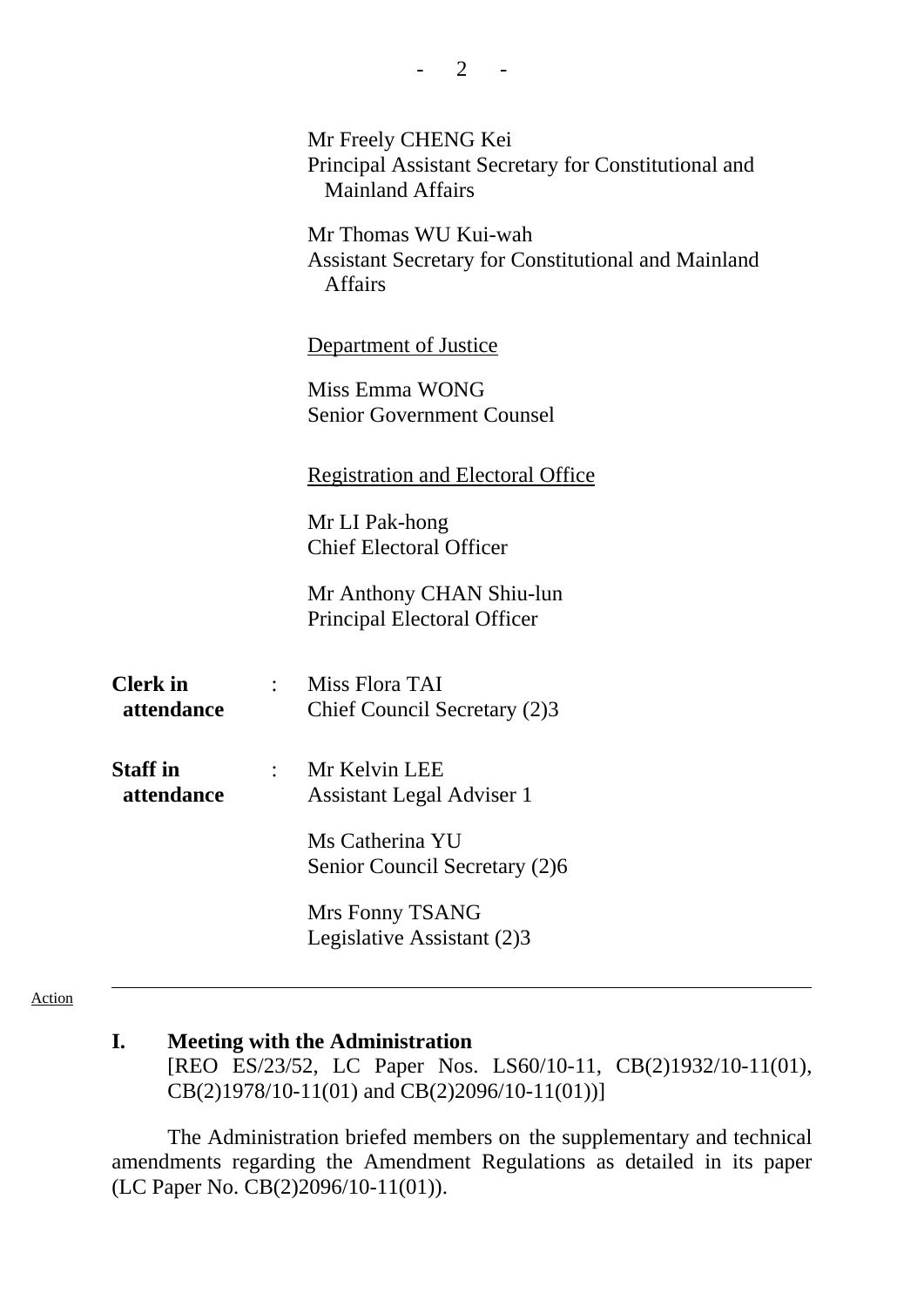## Scrutiny of detailed provisions of the subsidiary legislation

2. The Subcommittee deliberated (index of proceedings attached at **Annex**).

3. The Administration was requested to follow up on the issues raised in respect of the arrangements for the submission of physical-form election advertisements, the provision of the omissions list on websites for public inspection and the annual cut-off date for registering particulars relating to candidates on ballot papers.

Date of next meeting

4. Members noted that the next meeting of the Subcommittee will be held on 17 June 2011 (Friday) at 8:30 am.

#### **II. Any other business**

5. There being no other business, the meeting ended at 6:30 pm.

Council Business Division 2 Legislative Council Secretariat 6 January 2012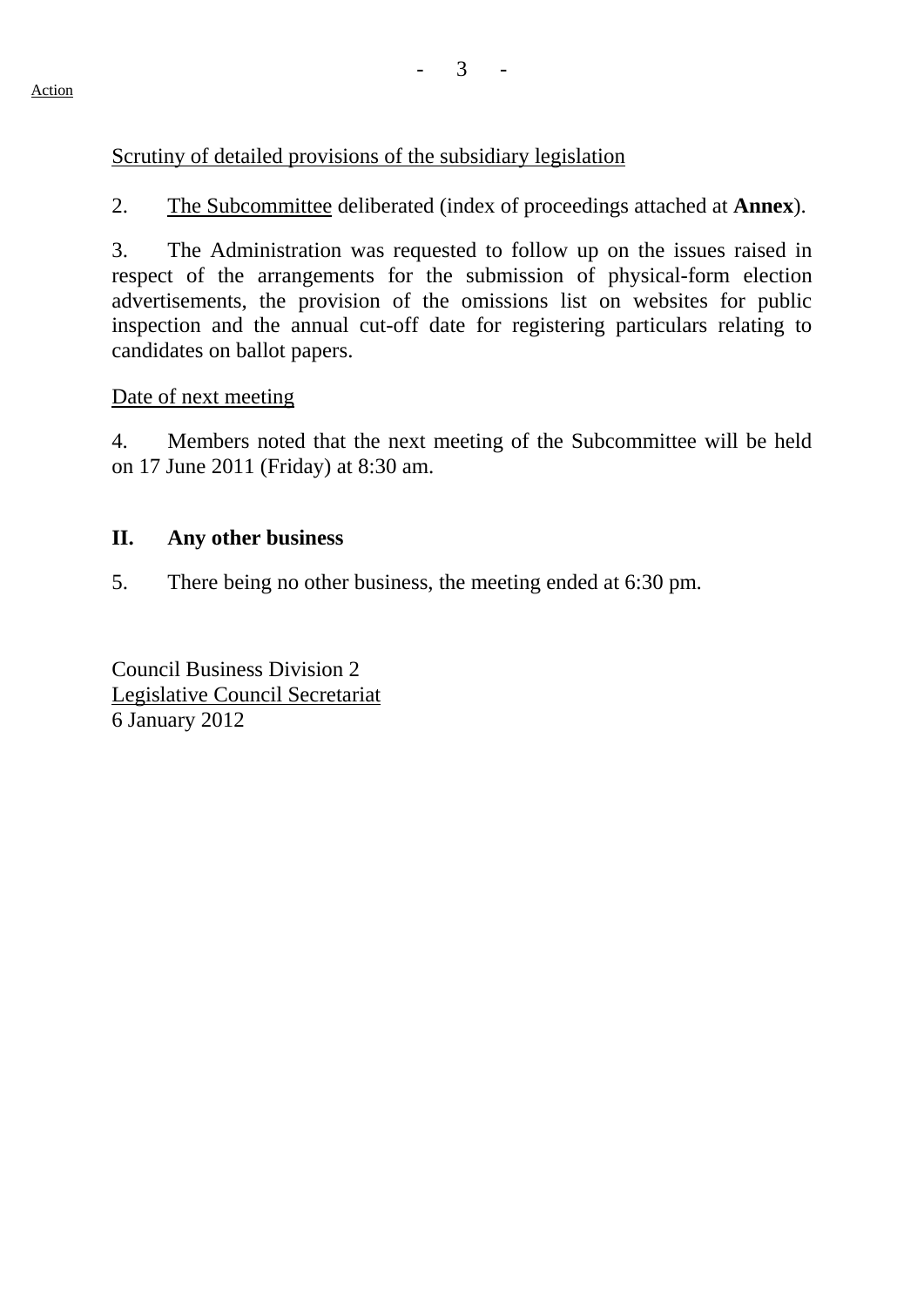#### **Annex**

# **Proceedings of the third meeting of the Subcommittee on Nine Amendment Regulations made under the Electoral Affairs Commission Ordinance on Tuesday, 14 June 2011 at 4:30 pm in Conference Room A of the Legislative Council Building**

| <b>Time Marker</b> | Speaker(s)                                 | Subject(s)                                                                                                                                                                                                                                                                                                                                                                                                                                                                                                        | <b>Action</b><br>required |
|--------------------|--------------------------------------------|-------------------------------------------------------------------------------------------------------------------------------------------------------------------------------------------------------------------------------------------------------------------------------------------------------------------------------------------------------------------------------------------------------------------------------------------------------------------------------------------------------------------|---------------------------|
| 000121 - 000320    | Chairman                                   | Opening remarks                                                                                                                                                                                                                                                                                                                                                                                                                                                                                                   |                           |
| 000321 - 000659    | Administration                             | Administration's<br>The<br>briefing<br>the<br>on<br>supplementary<br>technical<br>amendments<br>and<br>regarding the Amendment Regulations under the<br>scrutiny of the Subcommittee which was tabled at<br>meeting<br>(LC)<br>No.<br>the<br>Paper<br>$CB(2)2096/10-11(01)).$                                                                                                                                                                                                                                     |                           |
| 000700 - 000809    | Chairman<br>Ms Emily LAU                   | Referring to paragraph 3 of LC Paper No.<br>CB(2)2096/10-11(01), Ms Emily LAU sought<br>information on the format of declaration and the<br>manner in which declaration should be submitted<br>to the Returning Officers ("RO") by electronic<br>means.<br>Administration's response that it was<br>The<br>proposed that the declaration should be submitted<br>with electronic election advertisements ("eEAs").<br>Seven types of popular computer file formats<br>would be allowed for the submission of eEAs. |                           |
|                    |                                            | The purpose of specifying formats for eEAs was<br>to ensure that they could be opened in computers.                                                                                                                                                                                                                                                                                                                                                                                                               |                           |
| 000810 - 000959    | Chairman<br>Administration<br>Ms Emily LAU | Ms Emily LAU's enquiry on -<br>(a) when declaration and the declared eEAs<br>should be submitted; and                                                                                                                                                                                                                                                                                                                                                                                                             |                           |
|                    |                                            | (b) the mechanism to acknowledge receipt of<br>declarations and eEAs by the Registration and<br>Electoral Office ("REO").                                                                                                                                                                                                                                                                                                                                                                                         |                           |
|                    |                                            | The Administration's explanation that -                                                                                                                                                                                                                                                                                                                                                                                                                                                                           |                           |
|                    |                                            | (a) it was proposed that candidates should deposit<br>with RO a declaration and the declared eEAs<br>by the end of the first working day following<br>the day on which the advertisements were sent<br>or displayed; and                                                                                                                                                                                                                                                                                          |                           |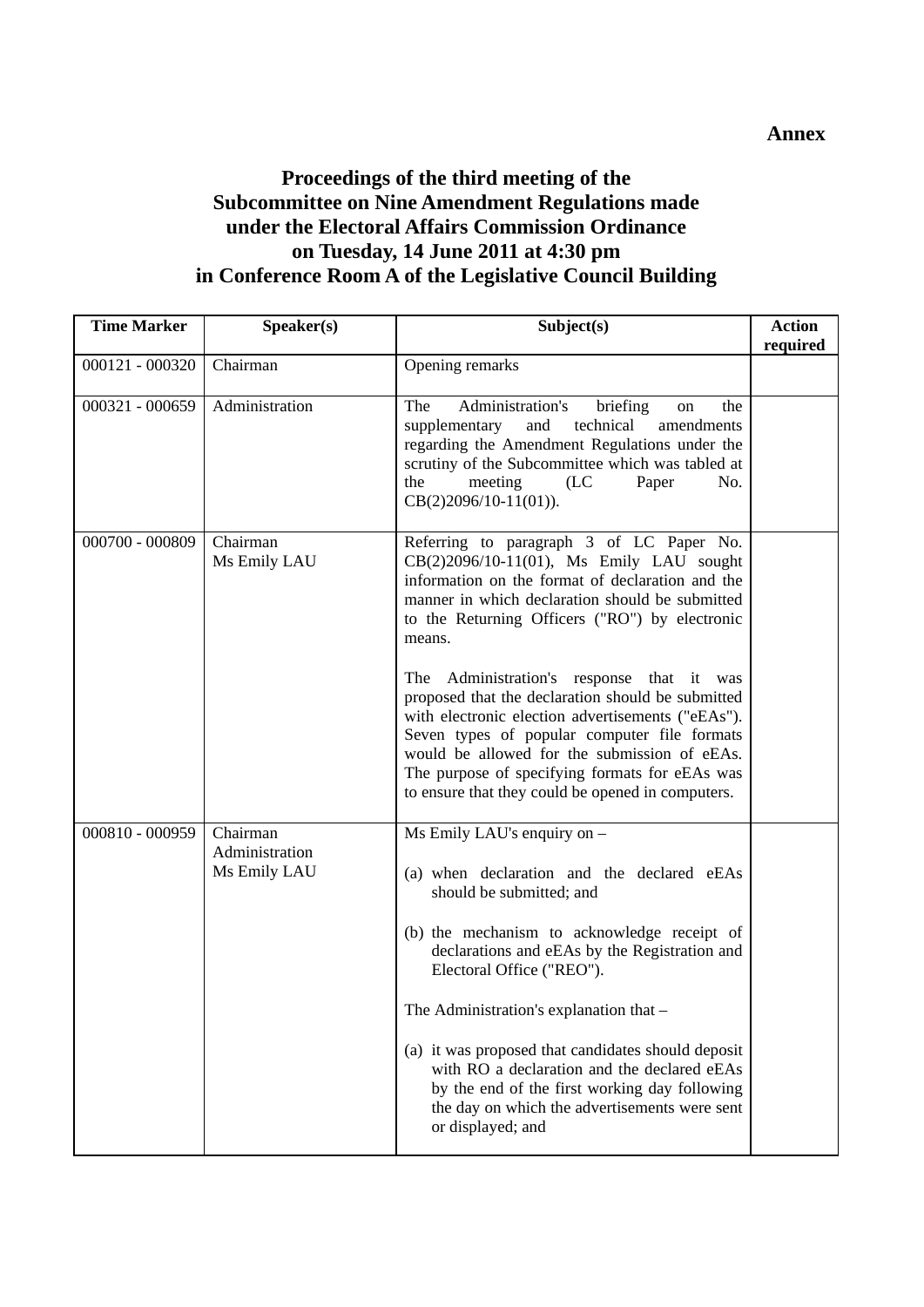$- 2 - 1$ 

| <b>Time Marker</b> | Speaker(s)                                 | Subject(s)                                                                                                                                                                                                                                                                                                                                                                                                                                                                                                                                                                                                                 | <b>Action</b><br>required |
|--------------------|--------------------------------------------|----------------------------------------------------------------------------------------------------------------------------------------------------------------------------------------------------------------------------------------------------------------------------------------------------------------------------------------------------------------------------------------------------------------------------------------------------------------------------------------------------------------------------------------------------------------------------------------------------------------------------|---------------------------|
|                    |                                            | (b) an acknowledgement of eEAs would be sent<br>to candidates upon receipt of the declaration<br>automatically through the computer system.                                                                                                                                                                                                                                                                                                                                                                                                                                                                                |                           |
| $001000 - 001211$  | Chairman<br>Ms Emily LAU<br>Administration | Ms Emily LAU's views that the relevant election<br>guidelines to be issued by Electoral Affairs<br>Committee must be updated to incorporate the<br>proposed changes relating to the nine Amendment<br>Regulations.                                                                                                                                                                                                                                                                                                                                                                                                         |                           |
| 001212 - 001349    | Chairman<br>Administration<br>Ms Emily LAU | The Chairman and Ms Emily LAU's enquiry and<br>the Administration's explanation on electronic<br>authentication<br>digital<br>certification<br>and<br>for<br>declarations sent by candidates via email.<br>The<br>Administration advised that the declarations must<br>be sent from candidates' authenticated email<br>accounts. Candidates could register two to three<br>authenticated email accounts for the purpose.<br>Ms Emily LAU's views that the requirements for<br>submitting declaration and election advertisements<br>("EAs") by email should be explained in detail in<br>the relevant election guidelines. |                           |
| 001350 - 001758    | Chairman<br>Ms Cyd HO<br>Administration    | Ms Cyd HO's concern about the impact on<br>election expenses in case the computer system had<br>double counted the same eEA and her enquiry<br>about the steps the Administration would take for<br>verification in this regard.<br>The Administration's explanation that RO would<br>check all EAs upon receipt and contact the<br>relevant candidates when in doubt.                                                                                                                                                                                                                                                     |                           |
| 001759 - 002649    | Chairman<br>Ms Emily LAU<br>Administration | The Chairman and Ms Emily LAU's remarks that<br>to their understanding, all types of EAs could be<br>submitted by electronic means under the proposed<br>improved arrangements and sought clarification in<br>this regard.<br>The Administration's explanation that it was<br>proposed that EAs disseminated electronically<br>could be submitted to RO by electronic means.<br>Physical-form EAs such as flyers must be<br>deposited with RO in hard copy form.<br>Ms Emily LAU's views that the Administration<br>should accept all types of EAs including printed<br>matters such as flyers submitted by electronic     |                           |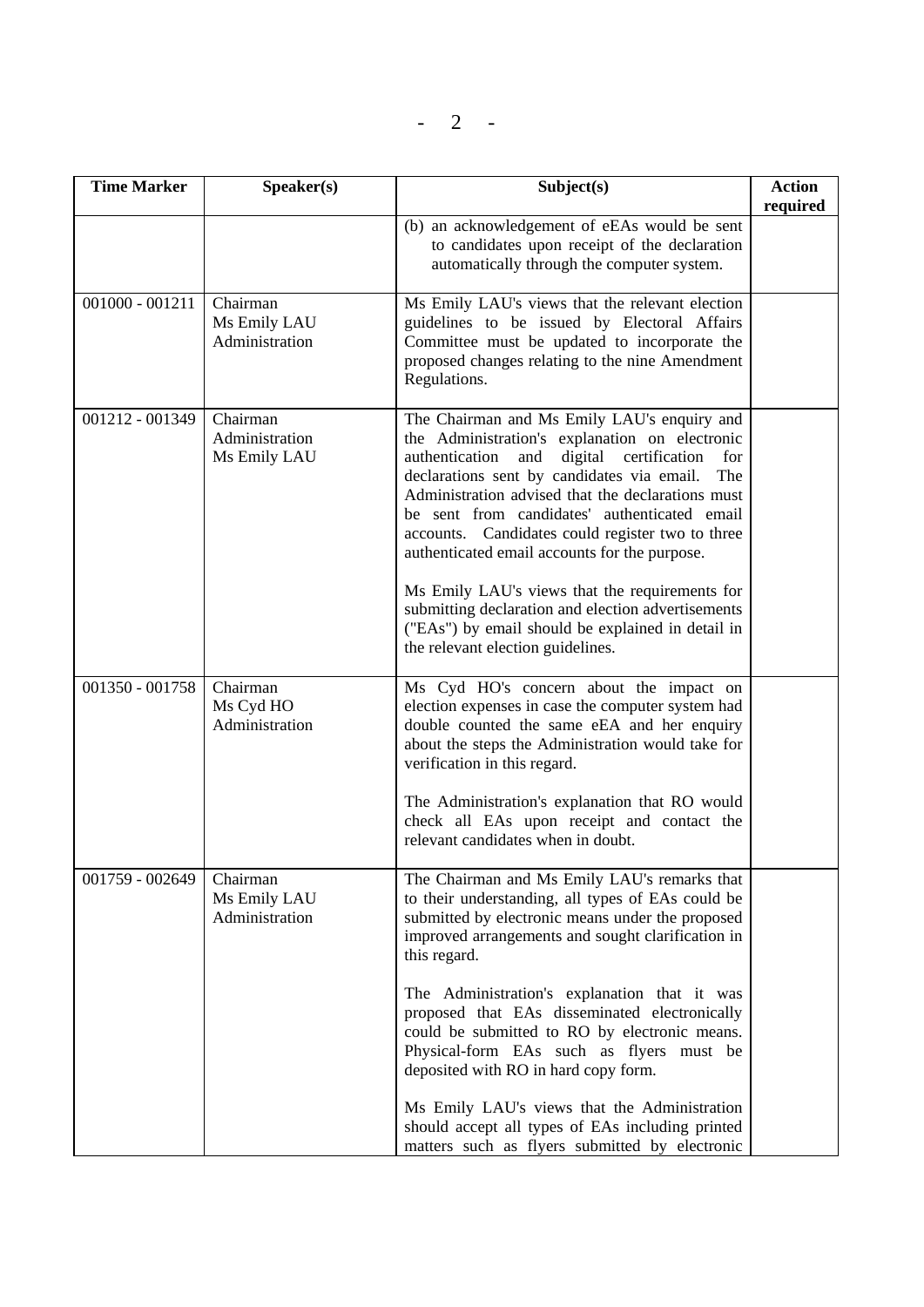| <b>Time Marker</b> | Speaker(s)                                 | Subject(s)                                                                                                                                                                                                                                                                                                                                                                                                                                                                                                                                                                                                                                                                                                                                                                                                                                                                                                                                                                                                                                                                                                        | <b>Action</b><br>required |
|--------------------|--------------------------------------------|-------------------------------------------------------------------------------------------------------------------------------------------------------------------------------------------------------------------------------------------------------------------------------------------------------------------------------------------------------------------------------------------------------------------------------------------------------------------------------------------------------------------------------------------------------------------------------------------------------------------------------------------------------------------------------------------------------------------------------------------------------------------------------------------------------------------------------------------------------------------------------------------------------------------------------------------------------------------------------------------------------------------------------------------------------------------------------------------------------------------|---------------------------|
|                    |                                            | means as long as candidates could provide the soft<br>copies of these EAs.                                                                                                                                                                                                                                                                                                                                                                                                                                                                                                                                                                                                                                                                                                                                                                                                                                                                                                                                                                                                                                        |                           |
|                    |                                            | The Administration's explanation that –                                                                                                                                                                                                                                                                                                                                                                                                                                                                                                                                                                                                                                                                                                                                                                                                                                                                                                                                                                                                                                                                           |                           |
|                    |                                            | (a) the purpose of the proposed legislative<br>amendments relating to the submission of EA<br>disseminated through the Internet was to<br>provide candidates with a more convenient<br>way to submit such EAs; and                                                                                                                                                                                                                                                                                                                                                                                                                                                                                                                                                                                                                                                                                                                                                                                                                                                                                                |                           |
|                    |                                            | (b) the Administration would make reference to<br>experience gained from<br>the<br>the<br>new<br>arrangements for submitting eEAs<br>and<br>consider<br>extending<br>the<br>improved<br>arrangements to physical-form EAs. It was<br>the Administration's ultimate goal to accept all<br>types of EAs electronically.                                                                                                                                                                                                                                                                                                                                                                                                                                                                                                                                                                                                                                                                                                                                                                                             |                           |
| 002650 - 002923    | Chairman<br>Administration<br>Ms Emily LAU | The Administration's further explanation that the<br>proposed improved arrangements had been<br>discussed by the Panel on Constitutional Affairs<br>("CA Panel"). There were worries that accepting<br>all EAs in one go by electronic means might<br>overload the existing computer system of REO<br>and that REO might not be able to cope with<br>operationally in case of a large volume of eEAs<br>being submitted. It might also have impact on<br>the inspection of EAs by the public.<br>It was<br>therefore proposed that as the first step candidates<br>would be allowed to submit eEAs and the required<br>declaration to RO electronically.<br>Ms<br>LAU<br>Emily<br>expressed<br>her<br>great<br>disappointment that the submission of EAs by<br>electronic means was only confined to eEAs.<br>The Chairman's request for the Administration to<br>explain the types of EAs which could be<br>submitted electronically.<br>The Administration's explanation that -<br>(a) under the proposed legislative amendments,<br>EAs disseminated electronically could be<br>submitted by electronic means; |                           |
|                    |                                            | (b) the existing legislation had provided that<br>candidates could deposit the photos of EAs of<br>large size, such as banners or posters, to REO.                                                                                                                                                                                                                                                                                                                                                                                                                                                                                                                                                                                                                                                                                                                                                                                                                                                                                                                                                                |                           |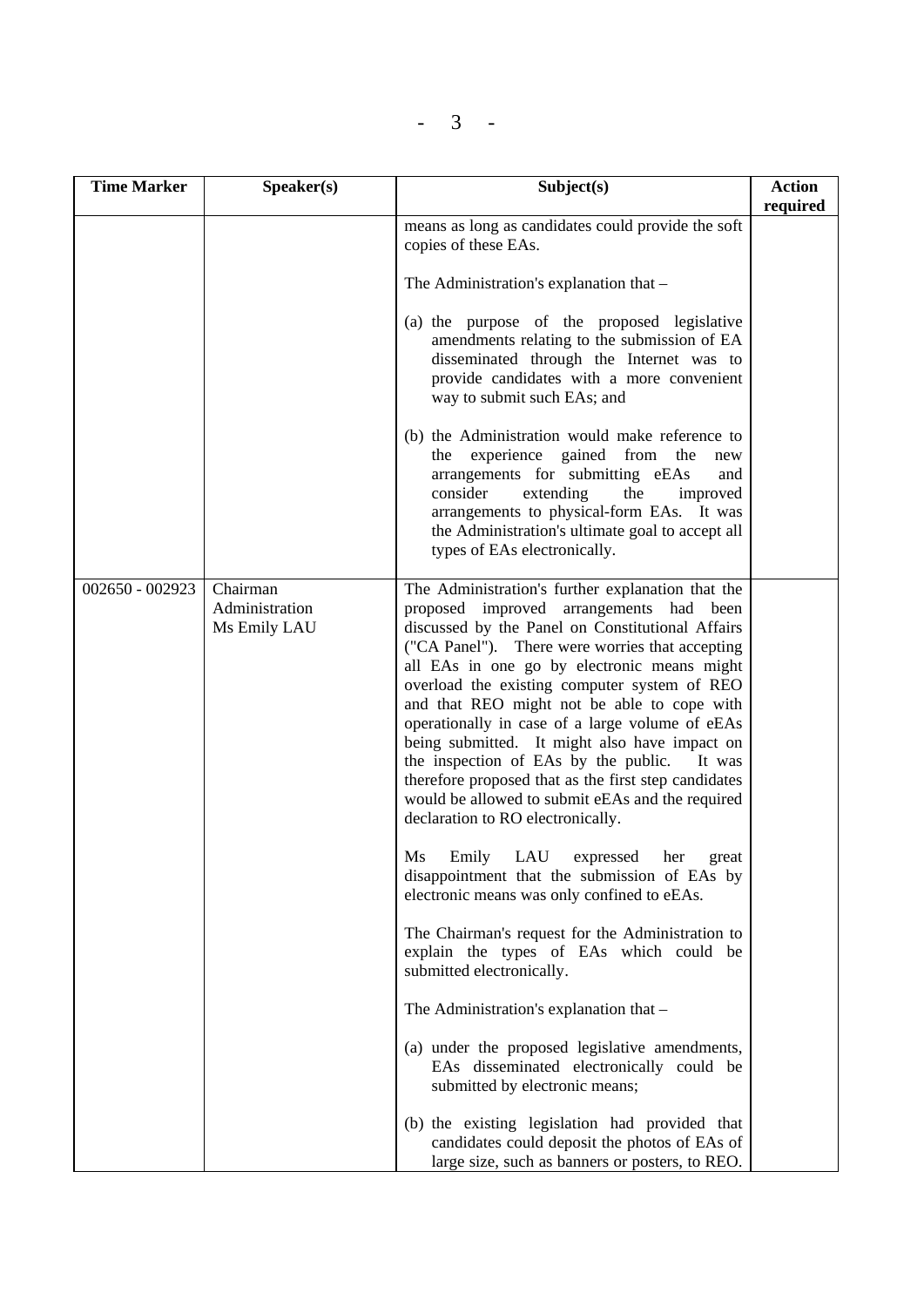|--|--|

| <b>Time Marker</b> | Speaker(s)                              | Subject(s)                                                                                                                                                                                                                          | <b>Action</b><br>required |
|--------------------|-----------------------------------------|-------------------------------------------------------------------------------------------------------------------------------------------------------------------------------------------------------------------------------------|---------------------------|
|                    |                                         | These photos could also be sent to REO by<br>improved<br>email<br>under<br>the<br>proposed<br>arrangements;                                                                                                                         |                           |
|                    |                                         | (c) for printed EAs such as flyers, candidates<br>must continue to submit the hard copies of<br>physical-form EAs to REO which were not<br>covered<br>under the proposed<br>improved<br>arrangements; and                           |                           |
|                    |                                         | Administration<br>would<br>$(d)$ the<br>review<br>the<br>arrangements after the upcoming elections<br>with a view to accepting more types of EAs<br>by electronic means.                                                            |                           |
| 002924 - 003159    | Chairman<br>Mr Paul TSE                 | Mr Paul TSE shared the same understanding as<br>the Chairman and Ms Emily LAU about the<br>submission<br>of eEAs<br>and<br>expressed<br>his<br>disappointment that physical-form EAs could not<br>be submitted by electronic means. |                           |
|                    |                                         | Mr TSE's views that -                                                                                                                                                                                                               |                           |
|                    |                                         | (a) the Administration was over-cautious in<br>excluding physical-form EAs from the scope<br>of the proposed arrangements;                                                                                                          |                           |
|                    |                                         | (b) the arrangements should be reviewed to allow<br>submission<br>of<br>physical-form<br>the<br>EAs<br>electronically; and                                                                                                          | <b>Admin</b>              |
|                    |                                         | Administration<br>$(c)$ the<br>should<br>explore<br>the<br>feasibility of facilitating inspection of EAs by<br>the public on websites.                                                                                              | Admin                     |
| 003200 - 003452    | Chairman<br>Administration              | The Administration's response that -                                                                                                                                                                                                |                           |
|                    |                                         | $(a)$ the<br>arrangement<br>enable<br>electronic<br>to<br>inspection of eEAs by the public was under<br>consideration; and                                                                                                          |                           |
|                    |                                         | (b) the Administration aimed to accept all types<br>of EAs by electronic means gradually.                                                                                                                                           |                           |
| 003453 - 003918    | Ms Cyd HO<br>Chairman<br>Administration | While agreeing that submission of hard copies of<br>EAs in printed form were necessary for REO to<br>monitor election expenses, Ms Cyd HO suggested<br>that $-$                                                                     |                           |
|                    |                                         | (a) hard copies of the EAs should be deposited<br>with RO after the election; and                                                                                                                                                   |                           |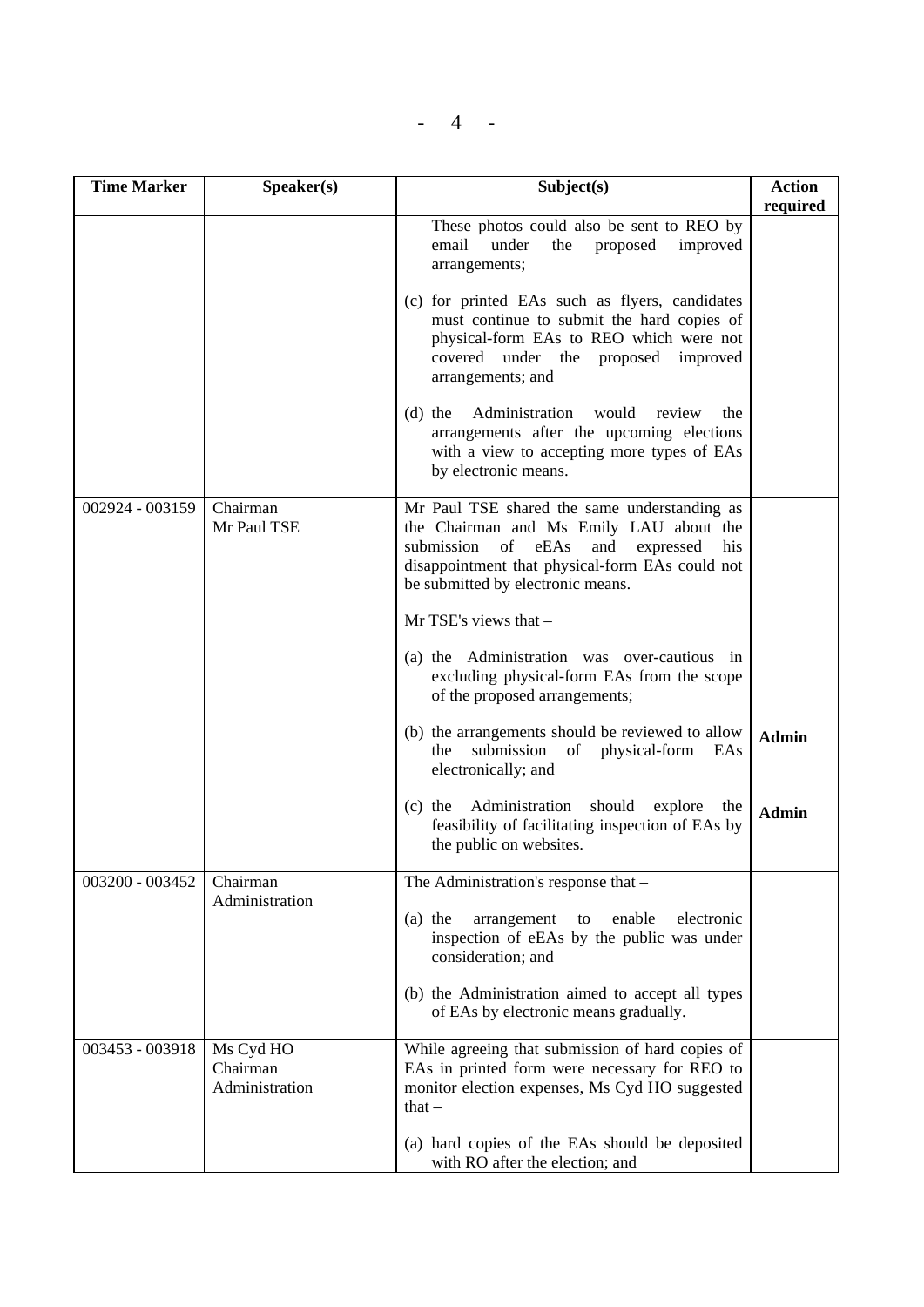| n an<br>. . |  |
|-------------|--|
|             |  |

| <b>Time Marker</b> | Speaker(s)                                     | Subject(s)                                                                                                                                                                                                                                                                                                                                                                                                                                                                                                                                               | <b>Action</b><br>required |
|--------------------|------------------------------------------------|----------------------------------------------------------------------------------------------------------------------------------------------------------------------------------------------------------------------------------------------------------------------------------------------------------------------------------------------------------------------------------------------------------------------------------------------------------------------------------------------------------------------------------------------------------|---------------------------|
|                    |                                                | (b) REO could print EAs submitted by electronic<br>means for complaints/enquiries handling if<br>facilitate<br>candidates<br>to<br>necessary<br>and<br>environmental protection.<br>The Administration's response that the format and<br>the manner in which e-version of physical-form<br>EAs should be submitted required careful<br>consideration.                                                                                                                                                                                                    |                           |
| 003919 - 004336    | Chairman<br>Mrs Sophie LEUNG<br>Administration | Mrs Sophie LEUNG's expression of support to Ms<br>Cyd HO's suggestion on the submission of hard<br>copies of EAs after the election. However, she<br>considered that the Administration should be<br>allowed some time to conduct a comprehensive<br>study on the improved arrangements<br>for<br>physical-form EAs, taking into consideration the<br>information required for handling complaints and<br>enquiries.<br>The Administration undertook to review the<br>arrangements in the light of the experience<br>obtained in the upcoming elections. |                           |
| 004337 - 004537    | Chairman<br>Ms Emily LAU<br>Administration     | LAU's<br>Ms<br>Emily<br>suggestion<br>the<br>that<br>Administration<br>should include a provision<br>stipulating that REO could request candidates to<br>deposit hard copies of declaration and declared<br>eEAs in case of failure of the REO's computer<br>system.<br>In response to the Chairman and Ms Emily LAU's<br>question, the Administration explained<br>that<br>candidates must deposit EAs distributed in hard<br>copy form with RO under the law despite the same<br>EAs were also disseminated electronically.                            |                           |
| 004538 - 004925    | Chairman<br>Mr Paul TSE<br>Administration      | Mr Paul TSE's view that the Administration<br>should consider requesting for hard copies of EAs<br>only on a need basis for complaint handling rather<br>than mandating the submission of hard copy of all<br>physical-form EAs.<br>The Administration's explanation on the need for<br>allowing public inspection of physical-form EAs<br>and its undertaking to look into the need for<br>physical-form EAs as far as complaint handling<br>was concerned.                                                                                             |                           |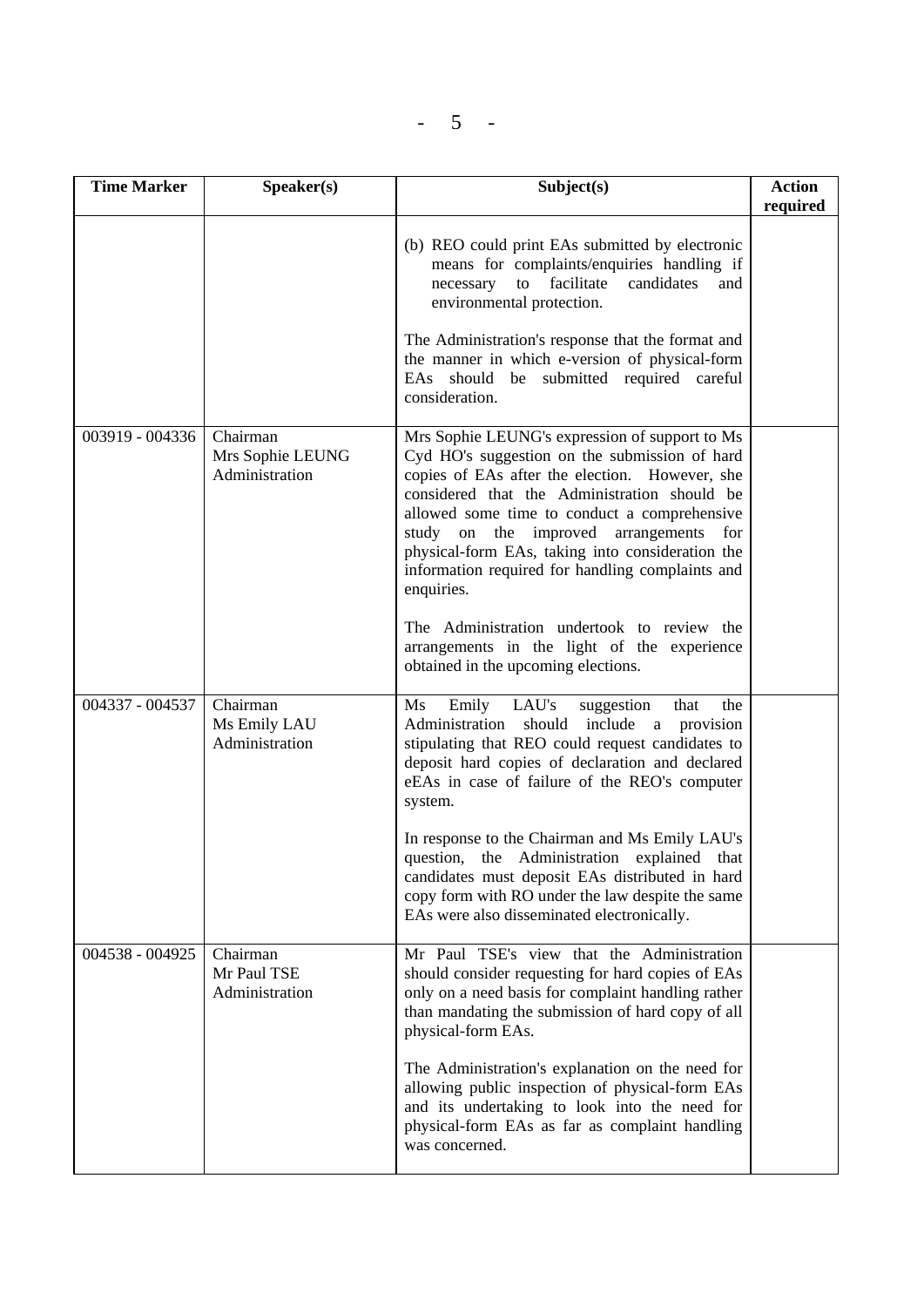$- 6 -$ 

| <b>Time Marker</b> | Speaker(s)                                 | Subject(s)                                                                                                                                                                                                                                                                                                                                                                                                                                                                                                                                            | <b>Action</b><br>required |
|--------------------|--------------------------------------------|-------------------------------------------------------------------------------------------------------------------------------------------------------------------------------------------------------------------------------------------------------------------------------------------------------------------------------------------------------------------------------------------------------------------------------------------------------------------------------------------------------------------------------------------------------|---------------------------|
| $004926 - 005313$  | Chairman<br>Ms Cyd HO<br>Administration    | The Administration's response to Ms Cyd HO's<br>enquiry that the number of complaints about<br>physical-form EAs was relatively small in relation<br>to the overall number of EAs used by candidates<br>in past elections.                                                                                                                                                                                                                                                                                                                            |                           |
| 005314 - 005341    | Chairman<br>Mr Paul TSE                    | Mr Paul TSE's views that "以其他方式" in<br>of<br>LC<br>paragraph<br>$\mathfrak{Z}$<br>Paper<br>No.<br>$CB(2)2096/10-11(01)$ was misleading and his<br>request for the Administration to make the<br>necessary amendment to the Chinese text.                                                                                                                                                                                                                                                                                                              | <b>Admin</b>              |
| 005342 - 005723    | Chairman<br>Administration                 | The Administration's summary of the way forward<br>to address members' concern.                                                                                                                                                                                                                                                                                                                                                                                                                                                                       |                           |
| 005724 - 005912    | Chairman<br>Ms Emily LAU<br>Administration | Emily LAU's<br>suggestion<br>$\overline{\text{Ms}}$<br>that<br>the<br>Administration should conduct trial runs of REO's<br>computer system to ensure the smooth submission<br>of eEAs.                                                                                                                                                                                                                                                                                                                                                                |                           |
| 005913 - 005944    | Chairman                                   | Scrutiny of detailed provisions of the subsidiary<br>legislation (LC Paper No. CB(2)1978/10-11(01)).<br>Electoral Affairs Commission (Registration)<br>(Electors for Legislative Council Functional<br>Constituencies) (Voters for Election Committee<br>Subsectors) (Members of Election Committee)<br>Regulation (Cap. 541 sub. leg. B)<br>Section $19$ – How to apply for registration in<br>functional constituencies provisional register and<br>subsector provisional register<br>Briefing by the Administration on the proposed<br>amendments. |                           |
| 005945 - 010206    | Administration<br>Chairman<br>Ms Cyd HO    | The Administration's response to Ms Cyd HO's<br>enquiry that the form referred to in section 19<br>could only be used by natural persons as only<br>natural persons could register as an elector for<br>District Council (second) functional constituency.                                                                                                                                                                                                                                                                                            |                           |
| 010207 - 010829    | Chairman<br>Administration                 | Section 20 - A corporate elector or corporate voter<br>to appoint an authorized representative<br>Section 22 – Electoral Registration Officer may<br>make inquiries regarding persons registered in the<br>existing functional constituencies or subsector<br>final register                                                                                                                                                                                                                                                                          |                           |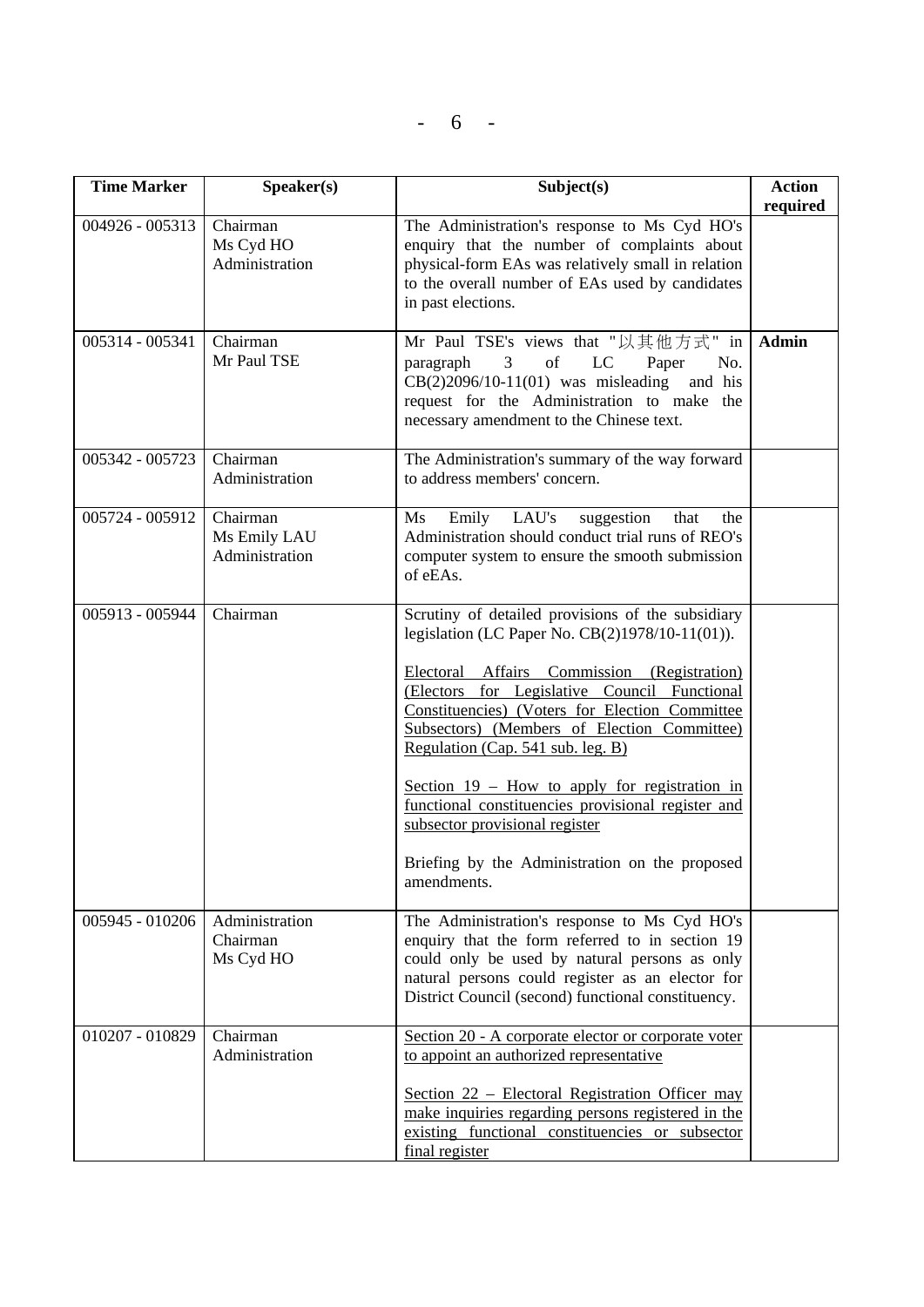| <b>Time Marker</b> | Speaker(s)                                                  | Subject(s)                                                                                                                                                                                                                                                                                                                                                                                                                                                                                                                                                                                                                                                                                                                                                                                                                                                                                                                                                                                                                                                    | <b>Action</b><br>required |
|--------------------|-------------------------------------------------------------|---------------------------------------------------------------------------------------------------------------------------------------------------------------------------------------------------------------------------------------------------------------------------------------------------------------------------------------------------------------------------------------------------------------------------------------------------------------------------------------------------------------------------------------------------------------------------------------------------------------------------------------------------------------------------------------------------------------------------------------------------------------------------------------------------------------------------------------------------------------------------------------------------------------------------------------------------------------------------------------------------------------------------------------------------------------|---------------------------|
|                    |                                                             | Briefing by the Administration on the proposed<br>amendments.                                                                                                                                                                                                                                                                                                                                                                                                                                                                                                                                                                                                                                                                                                                                                                                                                                                                                                                                                                                                 |                           |
| $010253 - 011410$  | Chairman<br>Ms Cyd HO<br>Ms Emily LAU<br>The Administration | Section 24 – Electoral Registration Officer to<br>prepare an omissions list<br>Ms Cyd HO and Ms Emily LAU's enquiry and the<br>Administration's explanation on the inquiry<br>procedures relating to the compilation of an<br>omissions list and the functional constituencies<br>("FCs") provisional register.                                                                                                                                                                                                                                                                                                                                                                                                                                                                                                                                                                                                                                                                                                                                               |                           |
| 011411 - 011824    | Chairman<br>Administration<br>Ms Emily LAU                  | The Chairman's enquiry about -<br>(a) the mechanisms in place for checking of the<br>omissions list; and<br>(b) whether on-line checking of the omissions list<br>was available.<br>The<br>Administration's<br>explanation<br>the<br>on<br>procedures for checking the omissions list and that<br>on-line checking was not yet available at this<br>stage.<br>The Chairman and Ms Emily LAU's views on the<br>need to make the omissions list available on<br>websites to facilitate public inspection.<br>The Administration's explanation that as the<br>omissions list contained personal data, placing<br>such data on websites might breach the relevant<br>provisions in the Personal Data (Privacy)<br>Ordinance.<br>At the request of Ms Emily LAU, the<br>Administration undertook to provide written<br>information on the number of electors contained in<br>the omissions list and the number of complaints<br>received at polling stations concerning the<br>removal of the electors from the registers by<br>mistake in the past few elections. | <b>Admin</b>              |
| $011825 - 012011$  | Chairman<br>Ms Miriam LAU<br>Ms Emily LAU                   | Miriam<br>LAU's<br>$\overline{\text{Ms}}$<br>suggestion<br>for<br>the<br>Administration to refer to cases involving<br>omission of electors by mistake in the past.                                                                                                                                                                                                                                                                                                                                                                                                                                                                                                                                                                                                                                                                                                                                                                                                                                                                                           |                           |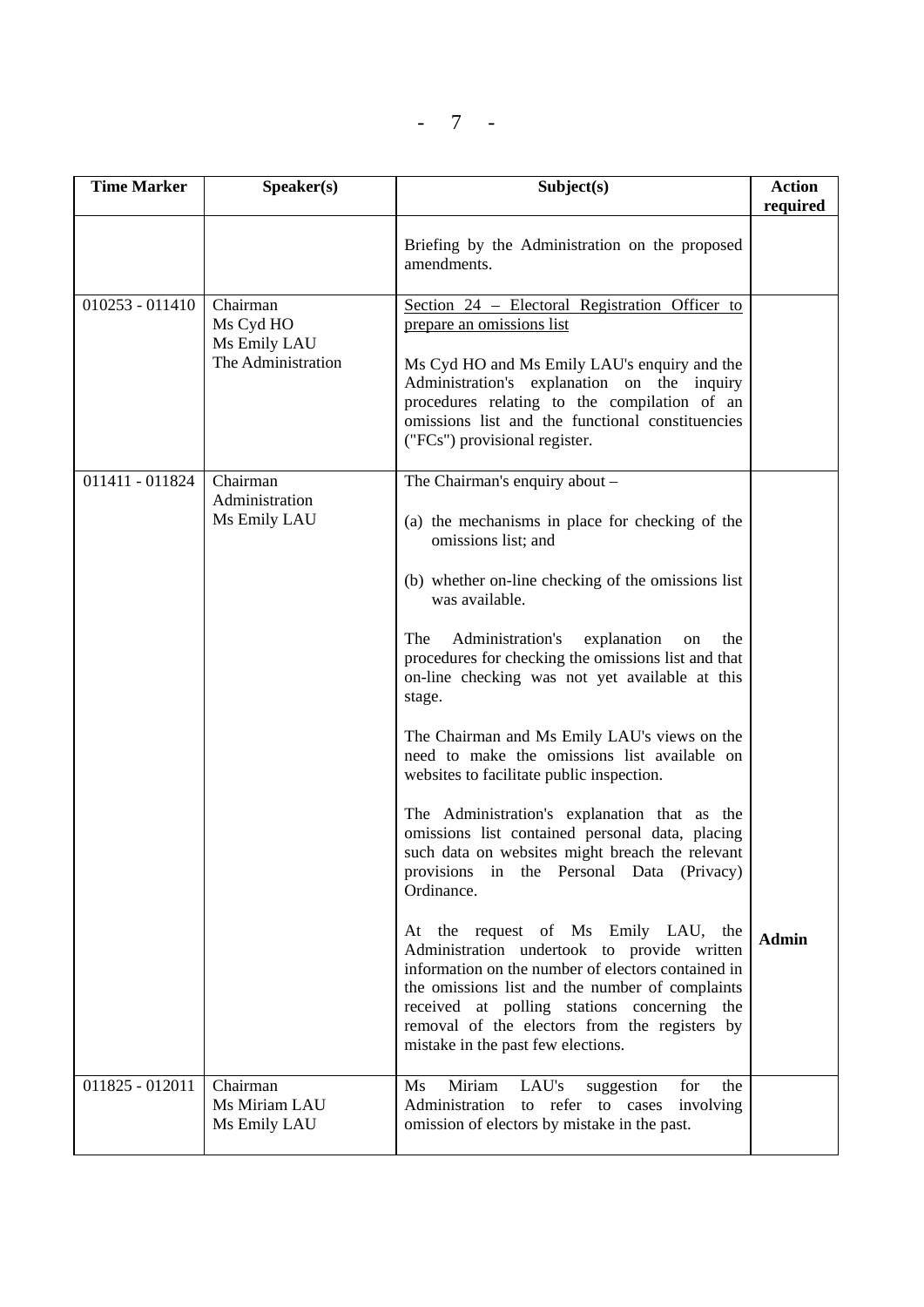- - 8

| <b>Time Marker</b> | Speaker(s)                                              | Subject(s)                                                                                                                                                                                                                                                                                                                                                                                                                    | <b>Action</b><br>required |
|--------------------|---------------------------------------------------------|-------------------------------------------------------------------------------------------------------------------------------------------------------------------------------------------------------------------------------------------------------------------------------------------------------------------------------------------------------------------------------------------------------------------------------|---------------------------|
| 012012 - 012225    | Chairman<br>Ms Cyd HO<br>The Administration             | Ms Cyd HO's views that the Administration<br>should develop an authentication system to verify<br>the identities of electors before they could access<br>the omissions list on-line so as to protect the<br>personal data contained therein.<br>The Administration would consider the feasibility<br>of making the omissions list available for on-line<br>inspection.                                                        | <b>Admin</b>              |
| 012226 - 012422    | Chairman<br>Administration<br>Ms Emily LAU              | In response to Ms Emily LAU's enquiry, the<br>Administration elaborated on the arrangements for<br>the inspection of the omissions list.<br>Ms Emily LAU called on the Administration to<br>explore more options to facilitate the inspection of<br>the omissions list.                                                                                                                                                       | <b>Admin</b>              |
| $012423 - 012630$  | Chairman                                                | Section 27 - What is to be contained in a<br>functional constituencies provisional register<br>Briefing by the Administration on the proposed<br>amendments.                                                                                                                                                                                                                                                                  |                           |
| $012631 - 012726$  | Chairman<br>Ms Emily LAU<br>Administration              | Section 31 – Who may lodge a notice of claim<br>At the request of Ms Emily LAU, the<br>Administration undertook to provide the number<br>of persons who had lodged a notice of claim.                                                                                                                                                                                                                                         | <b>Admin</b>              |
| 012727 - 013201    | Chairman<br>Administration                              | Section 34 – Electoral Registration Officer to<br>correct entries in provisional register with<br>approval of Revising Officer<br>Section 35 - What is to be contained in a<br>functional constituencies final register<br>Briefing by the Administration on the proposed<br>amendments.                                                                                                                                      |                           |
| 013202 - 013957    | Chairman<br>Ms Cyd HO<br>Administration<br>Ms Emily LAU | Section 35A – First register of electors for District<br>Council (second) functional constituency<br>Briefing by the Administration on the proposed<br>amendments.<br>Ms Cyd HO's enquiry on the rationale behind<br>adopting the opt-out approach for the registration<br>of an elector's personal particulars under the<br>District Council ("DC") (second) FC in the first<br>register of electors for the DC (second) FC. |                           |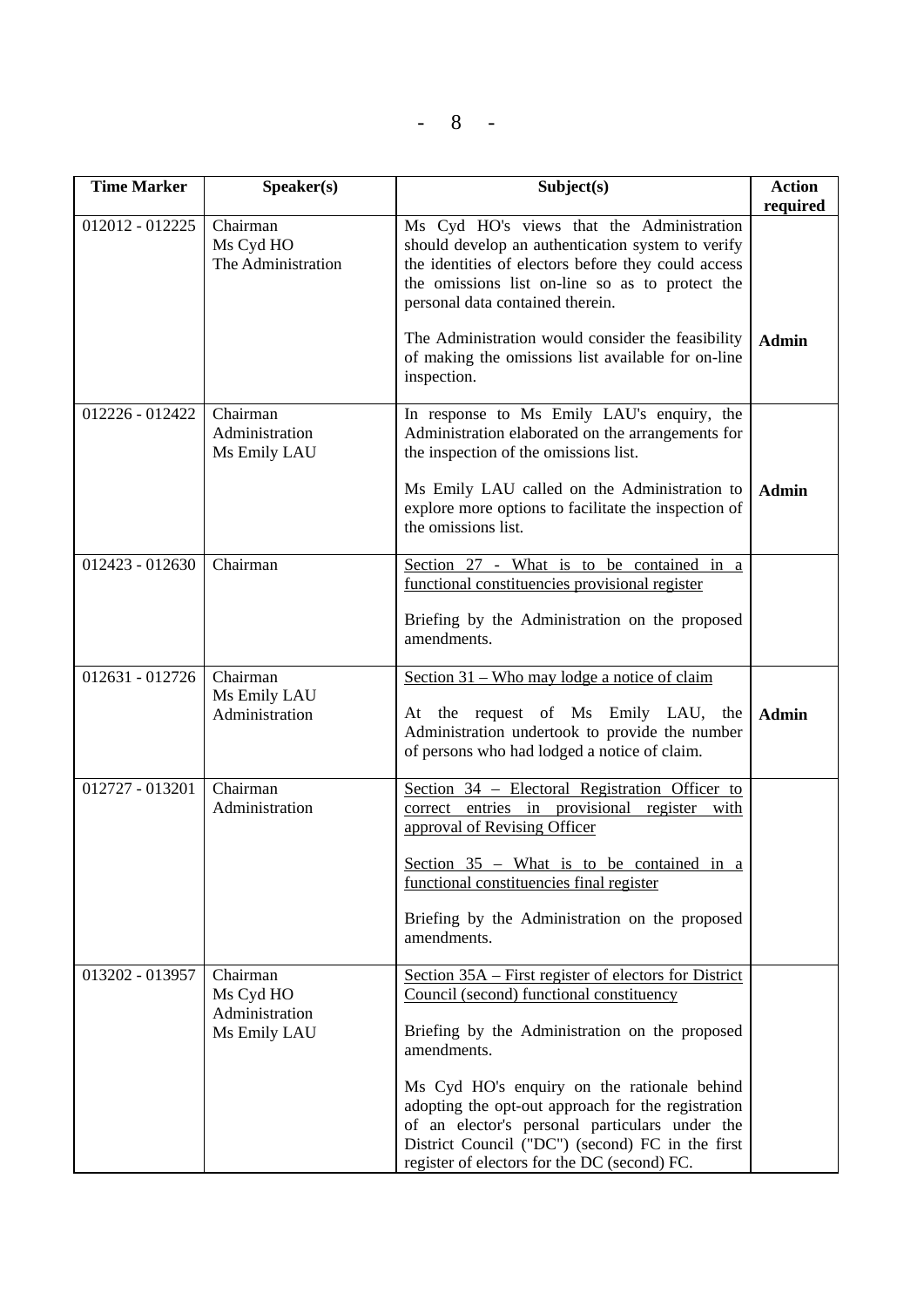| <b>Time Marker</b> | Speaker(s)                              | Subject(s)                                                                                                                                                                                                                                       | <b>Action</b><br>required |
|--------------------|-----------------------------------------|--------------------------------------------------------------------------------------------------------------------------------------------------------------------------------------------------------------------------------------------------|---------------------------|
|                    |                                         | The Chairman's comments that it was a policy<br>issue which was thoroughly considered during the<br>previous exercise of amending the Legislative<br>Council Ordinance (Cap. 542) and was beyond the<br>scope of the current exercise.           |                           |
|                    |                                         | The Administration's response that -                                                                                                                                                                                                             |                           |
|                    |                                         | (a) an opt-in approach would create a large<br>number of correspondence exchanges and<br>paper work;                                                                                                                                             |                           |
|                    |                                         | (b) an opt-out approach could avoid electors not<br>being registered simply because they had<br>forgotten to send a reply to REO; and                                                                                                            |                           |
|                    |                                         | (c) the choice of the electors would always be<br>respected.                                                                                                                                                                                     |                           |
|                    |                                         | Ms Cyd HO's request for the Administration to<br>consider adopting the same arrangements in the<br>registration for geographical constituencies.                                                                                                 |                           |
|                    |                                         | LAU's<br><b>Ms</b><br>Emily<br>suggestion<br>for<br>the<br>Administration to enhance the publicity regarding<br>the arrangements to reinstate the electors' status<br>whose names had been mistakenly removed from<br>the registers.             |                           |
| 013751 - 014033    | Chairman<br>Administration              | Section 36 - What is to be contained in a<br>subsector final register                                                                                                                                                                            |                           |
|                    |                                         | Briefing by the Administration on the proposed<br>amendments.                                                                                                                                                                                    |                           |
| 014034 - 014434    | Chairman<br>Administration<br>Ms Cyd HO | Section $37$ – What is to be contained in an<br>Election Committee interim register and<br>an<br><b>Election Committee final register</b>                                                                                                        |                           |
|                    |                                         | In response to Ms Cyd HO's enquiry, the<br>Administration advised that it was stipulated in the<br>Chief Executive Election Ordinance (Cap. 569)<br>that Legislative Council ("LegCo") Members were<br>ex-officio members of Election Committee. |                           |
| 014435 - 014558    | Chairman<br>Administration              | Section 38 - Electoral Registration Officer to<br>publish notice of and make available for public<br>inspection functional constituencies final register<br>and subsector final register                                                         |                           |